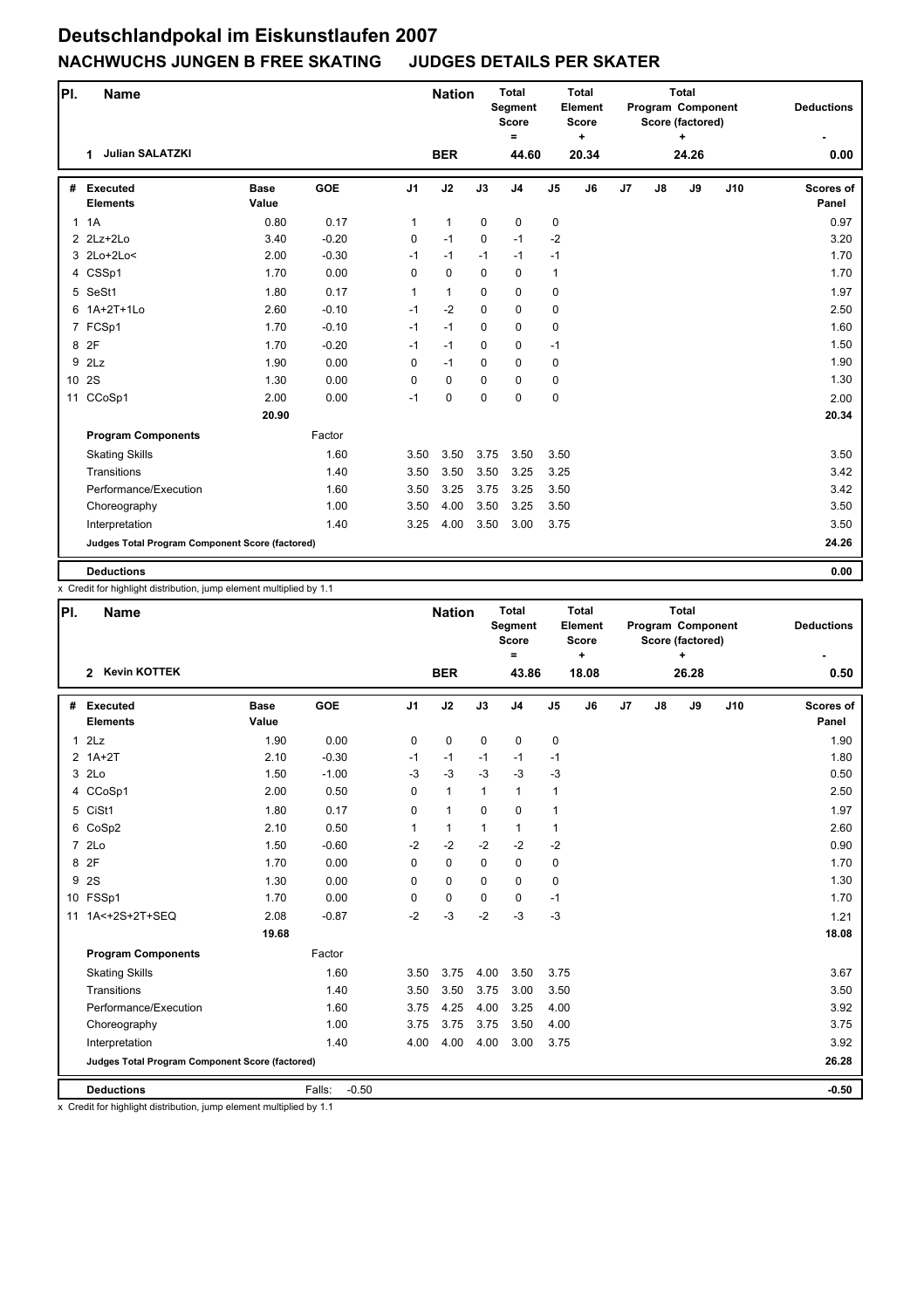| PI. | <b>Name</b>                                     |                      |            |                | <b>Nation</b> |             | <b>Total</b><br>Segment<br><b>Score</b><br>$\equiv$ |                | <b>Total</b><br>Element<br><b>Score</b><br>÷ |    | <b>Total</b><br>Program Component<br>Score (factored)<br>$\ddot{}$ |       |     | <b>Deductions</b>         |
|-----|-------------------------------------------------|----------------------|------------|----------------|---------------|-------------|-----------------------------------------------------|----------------|----------------------------------------------|----|--------------------------------------------------------------------|-------|-----|---------------------------|
|     | <b>Waldemar WOLF</b><br>3                       |                      |            |                | <b>NRW</b>    |             | 40.77                                               |                | 21.70                                        |    |                                                                    | 19.07 |     | 0.00                      |
| #   | <b>Executed</b><br><b>Elements</b>              | <b>Base</b><br>Value | <b>GOE</b> | J <sub>1</sub> | J2            | J3          | J <sub>4</sub>                                      | J <sub>5</sub> | J6                                           | J7 | J8                                                                 | J9    | J10 | <b>Scores of</b><br>Panel |
|     | 1 2Lo+2T+2Lo                                    | 4.30                 | $-0.30$    | $-1$           | $-1$          | $-1$        | $-1$                                                | $-2$           |                                              |    |                                                                    |       |     | 4.00                      |
|     | 2 2Lz+2T                                        | 3.20                 | $-0.30$    | $-1$           | $-1$          | $-1$        | $-1$                                                | $-1$           |                                              |    |                                                                    |       |     | 2.90                      |
|     | 3 2F                                            | 1.70                 | $-0.30$    | $-1$           | $-1$          | $-1$        | $-1$                                                | $-1$           |                                              |    |                                                                    |       |     | 1.40                      |
|     | 4 CoSp1                                         | 1.70                 | 0.00       | 0              | $-1$          | $\mathbf 0$ | 0                                                   | $\mathbf 0$    |                                              |    |                                                                    |       |     | 1.70                      |
|     | 5 1A                                            | 0.80                 | $-0.20$    | $-1$           | $-1$          | $-1$        | $-1$                                                | $-1$           |                                              |    |                                                                    |       |     | 0.60                      |
| 6   | 2S                                              | 1.30                 | 0.00       | $\Omega$       | $\Omega$      | $\Omega$    | $\mathbf 0$                                         | 0              |                                              |    |                                                                    |       |     | 1.30                      |
|     | 72Lz                                            | 1.90                 | $-0.30$    | $-1$           | $-1$          | $-1$        | $-1$                                                | $-1$           |                                              |    |                                                                    |       |     | 1.60                      |
|     | 8 CiSt1                                         | 1.80                 | 0.00       | 0              | $\mathbf{1}$  | 0           | 0                                                   | $\mathbf 0$    |                                              |    |                                                                    |       |     | 1.80                      |
|     | 9 FCSp1                                         | 1.70                 | $-0.30$    | $-1$           | $-2$          | $-1$        | $-1$                                                | $-1$           |                                              |    |                                                                    |       |     | 1.40                      |
|     | 10 2Lo+2T                                       | 2.80                 | 0.00       | $\Omega$       | $-1$          | $\Omega$    | $\Omega$                                            | 0              |                                              |    |                                                                    |       |     | 2.80                      |
| 11  | CCoSp2                                          | 2.50                 | $-0.30$    | $-1$           | $-1$          | $-1$        | 0                                                   | $-1$           |                                              |    |                                                                    |       |     | 2.20                      |
|     |                                                 | 23.70                |            |                |               |             |                                                     |                |                                              |    |                                                                    |       |     | 21.70                     |
|     | <b>Program Components</b>                       |                      | Factor     |                |               |             |                                                     |                |                                              |    |                                                                    |       |     |                           |
|     | <b>Skating Skills</b>                           |                      | 1.60       | 2.75           | 2.50          | 3.50        | 2.75                                                | 2.75           |                                              |    |                                                                    |       |     | 2.75                      |
|     | Transitions                                     |                      | 1.40       | 2.50           | 2.50          | 3.00        | 2.25                                                | 3.00           |                                              |    |                                                                    |       |     | 2.67                      |
|     | Performance/Execution                           |                      | 1.60       | 2.25           | 2.50          | 3.50        | 2.50                                                | 2.50           |                                              |    |                                                                    |       |     | 2.50                      |
|     | Choreography                                    |                      | 1.00       | 2.50           | 3.50          | 3.25        | 2.50                                                | 3.50           |                                              |    |                                                                    |       |     | 3.08                      |
|     | Interpretation                                  |                      | 1.40       | 2.25           | 3.50          | 3.25        | 2.25                                                | 2.75           |                                              |    |                                                                    |       |     | 2.75                      |
|     | Judges Total Program Component Score (factored) |                      |            |                |               |             |                                                     |                |                                              |    |                                                                    |       |     | 19.07                     |
|     | <b>Deductions</b>                               |                      |            |                |               |             |                                                     |                |                                              |    |                                                                    |       |     | 0.00                      |

x Credit for highlight distribution, jump element multiplied by 1.1

| PI.          | <b>Name</b>                                     |                      |                   |                | <b>Nation</b>            |             | <b>Total</b><br>Segment<br><b>Score</b><br>$\equiv$ |                | <b>Total</b><br>Element<br><b>Score</b><br>$\ddot{}$ |    |    | <b>Total</b><br>Program Component<br>Score (factored)<br>÷ | <b>Deductions</b> |                           |
|--------------|-------------------------------------------------|----------------------|-------------------|----------------|--------------------------|-------------|-----------------------------------------------------|----------------|------------------------------------------------------|----|----|------------------------------------------------------------|-------------------|---------------------------|
|              | <b>Michael ZENKNER</b><br>4                     |                      |                   |                | <b>BAY</b>               |             | 39.10                                               |                | 17.97                                                |    |    | 22.13                                                      |                   | 1.00                      |
| #            | <b>Executed</b><br><b>Elements</b>              | <b>Base</b><br>Value | <b>GOE</b>        | J <sub>1</sub> | J2                       | J3          | J <sub>4</sub>                                      | J <sub>5</sub> | J6                                                   | J7 | J8 | J9                                                         | J10               | <b>Scores of</b><br>Panel |
| $\mathbf{1}$ | 2A                                              | 3.30                 | $-2.10$           | $-3$           | $-3$                     | $-3$        | $-3$                                                | $-3$           |                                                      |    |    |                                                            |                   | 1.20                      |
|              | 2 FSSp2                                         | 2.00                 | 0.00              | 0              | $\mathbf 0$              | $\Omega$    | $\mathbf 0$                                         | 0              |                                                      |    |    |                                                            |                   | 2.00                      |
|              | $3$ $2Lz+2T<$                                   | 2.30                 | $-0.40$           | $-2$           | $-1$                     | $-1$        | $-1$                                                | $-2$           |                                                      |    |    |                                                            |                   | 1.90                      |
|              | 4 2Lo                                           | 1.50                 | 0.00              | $\Omega$       | 0                        | $\Omega$    | 0                                                   | 0              |                                                      |    |    |                                                            |                   | 1.50                      |
|              | 5 CCoSp2                                        | 2.50                 | 0.00              | 0              | 0                        | $\mathbf 0$ | $\mathbf 0$                                         | 0              |                                                      |    |    |                                                            |                   | 2.50                      |
| 6            | 1A                                              | 0.80                 | 0.00              | 0              | $-1$                     | $\mathbf 0$ | $\mathbf 0$                                         | 0              |                                                      |    |    |                                                            |                   | 0.80                      |
|              | 7 SISt1                                         | 1.80                 | 0.17              | $\mathbf{1}$   | $\mathbf{1}$             | $\mathbf 0$ | 0                                                   | $-1$           |                                                      |    |    |                                                            |                   | 1.97                      |
|              | 8 2F+1T                                         | 2.10                 | $-0.20$           | $-1$           | $-1$                     | $\Omega$    | $\mathbf 0$                                         | $-1$           |                                                      |    |    |                                                            |                   | 1.90                      |
|              | 9 2S                                            | 1.30                 | 0.00              | 0              | 0                        | $\mathbf 0$ | 0                                                   | 0              |                                                      |    |    |                                                            |                   | 1.30                      |
|              | 10 2Lz                                          | 1.90                 | $-1.00$           | $-3$           | $-3$                     | $-3$        | $-3$                                                | $-3$           |                                                      |    |    |                                                            |                   | 0.90                      |
|              | $11 \t1T^*$                                     | 0.00                 | 0.00              | $\overline{a}$ | $\overline{\phantom{m}}$ |             | $\overline{\phantom{a}}$                            | ٠              |                                                      |    |    |                                                            |                   | 0.00                      |
|              | 12 CSSp2                                        | 2.00                 | 0.00              | $\Omega$       | $\Omega$                 | $\Omega$    | $\Omega$                                            | 0              |                                                      |    |    |                                                            |                   | 2.00                      |
|              |                                                 | 21.50                |                   |                |                          |             |                                                     |                |                                                      |    |    |                                                            |                   | 17.97                     |
|              | <b>Program Components</b>                       |                      | Factor            |                |                          |             |                                                     |                |                                                      |    |    |                                                            |                   |                           |
|              | <b>Skating Skills</b>                           |                      | 1.60              | 3.50           | 3.75                     | 3.50        | 3.25                                                | 2.75           |                                                      |    |    |                                                            |                   | 3.42                      |
|              | Transitions                                     |                      | 1.40              | 3.25           | 3.75                     | 3.50        | 3.00                                                | 2.50           |                                                      |    |    |                                                            |                   | 3.25                      |
|              | Performance/Execution                           |                      | 1.60              | 3.00           | 3.00                     | 3.50        | 3.00                                                | 3.00           |                                                      |    |    |                                                            |                   | 3.00                      |
|              | Choreography                                    |                      | 1.00              | 2.75           | 3.75                     | 3.25        | 2.75                                                | 3.00           |                                                      |    |    |                                                            |                   | 3.00                      |
|              | Interpretation                                  |                      | 1.40              | 3.00           | 3.75                     | 3.00        | 2.75                                                | 3.25           |                                                      |    |    |                                                            |                   | 3.08                      |
|              | Judges Total Program Component Score (factored) |                      |                   |                |                          |             |                                                     |                |                                                      |    |    |                                                            |                   | 22.13                     |
|              | <b>Deductions</b>                               |                      | Falls:<br>$-1.00$ |                |                          |             |                                                     |                |                                                      |    |    |                                                            |                   | $-1.00$                   |

x Credit for highlight distribution, jump element multiplied by 1.1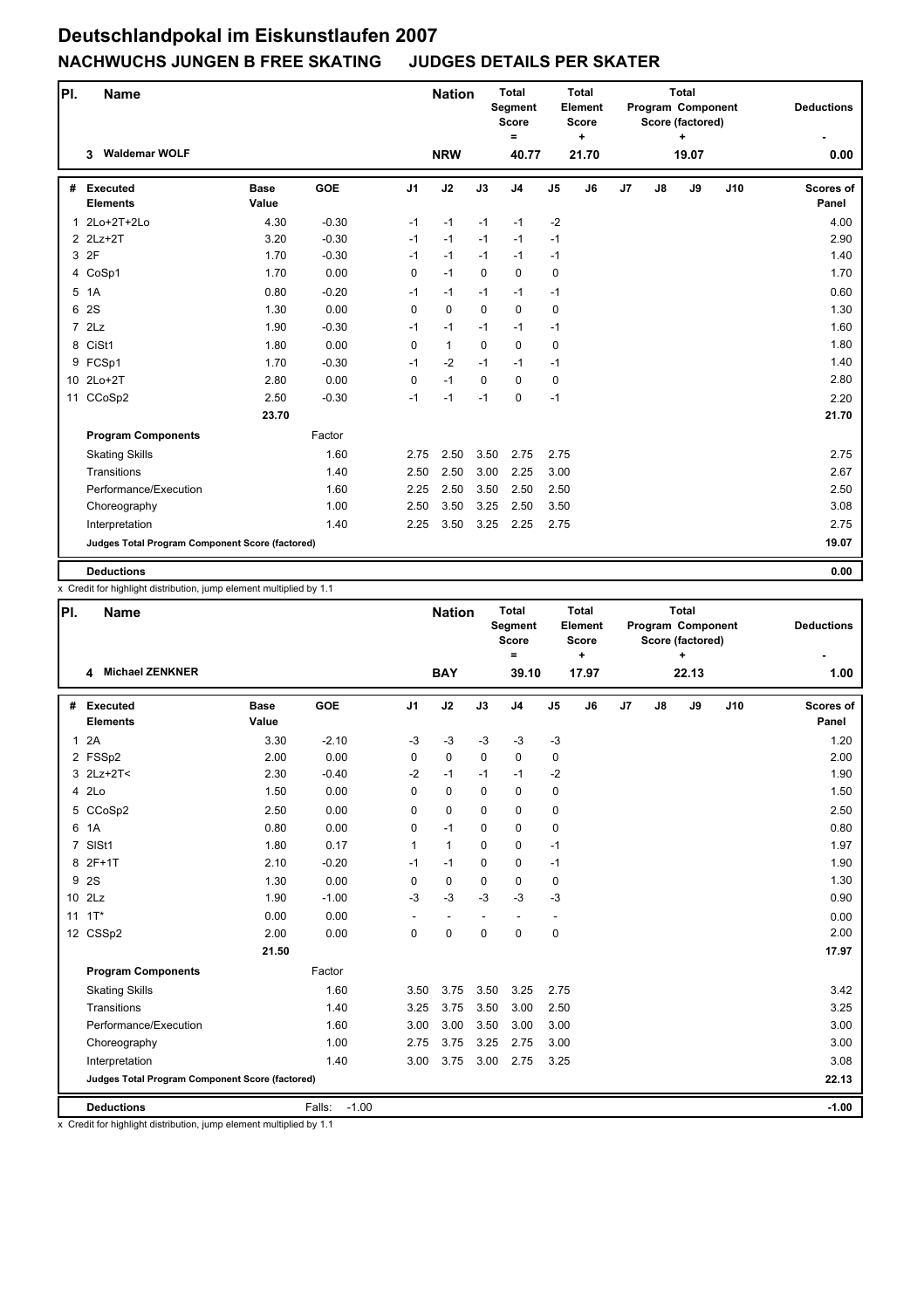| PI.          | <b>Name</b>                                     |                      |                   |                | <b>Nation</b> |              | <b>Total</b><br>Segment<br><b>Score</b><br>$=$ |               | <b>Total</b><br>Element<br><b>Score</b><br>÷ | <b>Total</b><br>Program Component<br>Score (factored)<br>$\ddot{}$ |               |       | <b>Deductions</b> |                           |
|--------------|-------------------------------------------------|----------------------|-------------------|----------------|---------------|--------------|------------------------------------------------|---------------|----------------------------------------------|--------------------------------------------------------------------|---------------|-------|-------------------|---------------------------|
|              | <b>Matthias HECHLER</b><br>5                    |                      |                   |                | <b>NRW</b>    |              | 38.01                                          |               | 19.07                                        |                                                                    |               | 19.94 |                   | 1.00                      |
| #            | Executed<br><b>Elements</b>                     | <b>Base</b><br>Value | <b>GOE</b>        | J <sub>1</sub> | J2            | J3           | J <sub>4</sub>                                 | $\mathsf{J}5$ | $\mathsf{J6}$                                | J7                                                                 | $\mathsf{J}8$ | J9    | J10               | <b>Scores of</b><br>Panel |
| $\mathbf{1}$ | 2T                                              | 1.30                 | 0.00              | 0              | 0             | $\mathbf 0$  | $\mathbf 0$                                    | 0             |                                              |                                                                    |               |       |                   | 1.30                      |
|              | $2$ $2Lz+2Lo$                                   | 3.40                 | 0.00              | 1              | $-1$          | $\mathbf 0$  | 0                                              | 0             |                                              |                                                                    |               |       |                   | 3.40                      |
|              | 3 CCoSp2                                        | 2.50                 | 0.33              | 1              | 0             | $\mathbf{0}$ | $\mathbf{1}$                                   | 1             |                                              |                                                                    |               |       |                   | 2.83                      |
|              | $4$ 2A<                                         | 0.80                 | $-0.50$           | $-3$           | $-3$          | $-3$         | $-3$                                           | $-3$          |                                              |                                                                    |               |       |                   | 0.30                      |
| 5            | CiSt1                                           | 1.80                 | 0.00              | $-1$           | 0             | $\mathbf 0$  | 0                                              | 0             |                                              |                                                                    |               |       |                   | 1.80                      |
| 6            | 2Lo                                             | 1.50                 | $-0.30$           | $-2$           | $-1$          | $-1$         | $-1$                                           | $-1$          |                                              |                                                                    |               |       |                   | 1.20                      |
|              | 7 FSSp1                                         | 1.70                 | 0.00              | 0              | 0             | $\mathbf 0$  | $\mathbf 0$                                    | 1             |                                              |                                                                    |               |       |                   | 1.70                      |
|              | 8 2F+2Lo                                        | 3.20                 | 0.00              | 0              | 0             | $\mathbf 0$  | 0                                              | 0             |                                              |                                                                    |               |       |                   | 3.20                      |
| 9            | 2S                                              | 1.30                 | 0.00              | 0              | 0             | $\mathbf 0$  | 0                                              | 0             |                                              |                                                                    |               |       |                   | 1.30                      |
|              | 10 2A+SEQ                                       | 2.64                 | $-2.10$           | $-3$           | $-3$          | $-3$         | $-3$                                           | $-3$          |                                              |                                                                    |               |       |                   | 0.54                      |
| 11           | SSp2                                            | 1.50                 | 0.00              | 0              | 0             | 0            | 0                                              | 0             |                                              |                                                                    |               |       |                   | 1.50                      |
|              |                                                 | 21.64                |                   |                |               |              |                                                |               |                                              |                                                                    |               |       |                   | 19.07                     |
|              | <b>Program Components</b>                       |                      | Factor            |                |               |              |                                                |               |                                              |                                                                    |               |       |                   |                           |
|              | <b>Skating Skills</b>                           |                      | 1.60              | 3.50           | 2.75          | 3.50         | 3.00                                           | 3.25          |                                              |                                                                    |               |       |                   | 3.25                      |
|              | Transitions                                     |                      | 1.40              | 2.25           | 2.75          | 3.25         | 2.75                                           | 3.25          |                                              |                                                                    |               |       |                   | 2.92                      |
|              | Performance/Execution                           |                      | 1.60              | 2.00           | 2.75          | 3.00         | 2.50                                           | 3.00          |                                              |                                                                    |               |       |                   | 2.75                      |
|              | Choreography                                    |                      | 1.00              | 2.25           | 2.75          | 3.25         | 2.75                                           | 2.75          |                                              |                                                                    |               |       |                   | 2.75                      |
|              | Interpretation                                  |                      | 1.40              | 1.75           | 2.50          | 3.25         | 2.50                                           | 2.50          |                                              |                                                                    |               |       |                   | 2.50                      |
|              | Judges Total Program Component Score (factored) |                      |                   |                |               |              |                                                |               |                                              |                                                                    |               |       |                   | 19.94                     |
|              | <b>Deductions</b>                               |                      | Falls:<br>$-1.00$ |                |               |              |                                                |               |                                              |                                                                    |               |       |                   | $-1.00$                   |

x Credit for highlight distribution, jump element multiplied by 1.1

| PI. | Name                                            |                      |                   |                | <b>Nation</b> |             | <b>Total</b><br>Segment<br><b>Score</b><br>$=$ |                | Total<br>Element<br><b>Score</b><br>÷ |    |    | <b>Total</b><br>Program Component<br>Score (factored)<br>+ | <b>Deductions</b> |                           |
|-----|-------------------------------------------------|----------------------|-------------------|----------------|---------------|-------------|------------------------------------------------|----------------|---------------------------------------|----|----|------------------------------------------------------------|-------------------|---------------------------|
|     | <b>Vincent HEY</b><br>6                         |                      |                   |                | <b>THR</b>    |             | 37.43                                          |                | 19.80                                 |    |    | 18.13                                                      |                   | 0.50                      |
| #   | <b>Executed</b><br><b>Elements</b>              | <b>Base</b><br>Value | GOE               | J <sub>1</sub> | J2            | J3          | J <sub>4</sub>                                 | J <sub>5</sub> | J6                                    | J7 | J8 | J9                                                         | J10               | <b>Scores of</b><br>Panel |
|     | $12Lz+2T$                                       | 3.20                 | 0.00              | 0              | $\mathbf 0$   | $\mathbf 0$ | $\mathbf 0$                                    | 0              |                                       |    |    |                                                            |                   | 3.20                      |
|     | 2 2T+2T+2T                                      | 3.90                 | $-0.30$           | $-1$           | $-1$          | $-1$        | $-1$                                           | $-1$           |                                       |    |    |                                                            |                   | 3.60                      |
|     | 3 2F                                            | 1.70                 | $-0.60$           | $-2$           | $-2$          | $-2$        | $-2$                                           | $-2$           |                                       |    |    |                                                            |                   | 1.10                      |
|     | 4 CCoSp2                                        | 2.50                 | $-0.20$           | $-1$           | $-1$          | $\Omega$    | 0                                              | $-1$           |                                       |    |    |                                                            |                   | 2.30                      |
| 5   | 1A                                              | 0.80                 | $-0.13$           | $-1$           | $-2$          | $-1$        | 0                                              | 0              |                                       |    |    |                                                            |                   | 0.67                      |
|     | $6$ 2Lo<                                        | 0.50                 | $-0.27$           | $-2$           | $-3$          | $-3$        | $-2$                                           | $-3$           |                                       |    |    |                                                            |                   | 0.23                      |
|     | 72Lz                                            | 1.90                 | $-1.00$           | $-3$           | $-3$          | $-3$        | $-3$                                           | $-3$           |                                       |    |    |                                                            |                   | 0.90                      |
|     | 8 2S+2T                                         | 2.60                 | $-0.30$           | $-1$           | $-1$          | $\Omega$    | $-1$                                           | $-1$           |                                       |    |    |                                                            |                   | 2.30                      |
|     | 9 CSSp2                                         | 2.00                 | 0.00              | 0              | $\mathbf 0$   | $-1$        | $\mathbf 0$                                    | $\mathbf 0$    |                                       |    |    |                                                            |                   | 2.00                      |
|     | 10 SISt1                                        | 1.80                 | 0.00              | 0              | $-1$          | $\Omega$    | 0                                              | $\mathbf 0$    |                                       |    |    |                                                            |                   | 1.80                      |
|     | 11 FCSp1                                        | 1.70                 | 0.00              | 0              | $-1$          | $\mathbf 0$ | 0                                              | 0              |                                       |    |    |                                                            |                   | 1.70                      |
|     |                                                 | 22.60                |                   |                |               |             |                                                |                |                                       |    |    |                                                            |                   | 19.80                     |
|     | <b>Program Components</b>                       |                      | Factor            |                |               |             |                                                |                |                                       |    |    |                                                            |                   |                           |
|     | <b>Skating Skills</b>                           |                      | 1.60              | 2.25           | 2.50          | 3.25        | 2.75                                           | 3.00           |                                       |    |    |                                                            |                   | 2.75                      |
|     | Transitions                                     |                      | 1.40              | 2.00           | 2.50          | 2.75        | 3.00                                           | 3.25           |                                       |    |    |                                                            |                   | 2.75                      |
|     | Performance/Execution                           |                      | 1.60              | 2.00           | 1.75          | 3.00        | 2.75                                           | 2.50           |                                       |    |    |                                                            |                   | 2.42                      |
|     | Choreography                                    |                      | 1.00              | 2.25           | 2.25          | 3.00        | 3.00                                           | 3.25           |                                       |    |    |                                                            |                   | 2.75                      |
|     | Interpretation                                  |                      | 1.40              | 1.75           | 1.50          | 3.00        | 2.50                                           | 2.75           |                                       |    |    |                                                            |                   | 2.33                      |
|     | Judges Total Program Component Score (factored) |                      |                   |                |               |             |                                                |                |                                       |    |    |                                                            |                   | 18.13                     |
|     | <b>Deductions</b>                               |                      | Falls:<br>$-0.50$ |                |               |             |                                                |                |                                       |    |    |                                                            |                   | $-0.50$                   |

x Credit for highlight distribution, jump element multiplied by 1.1